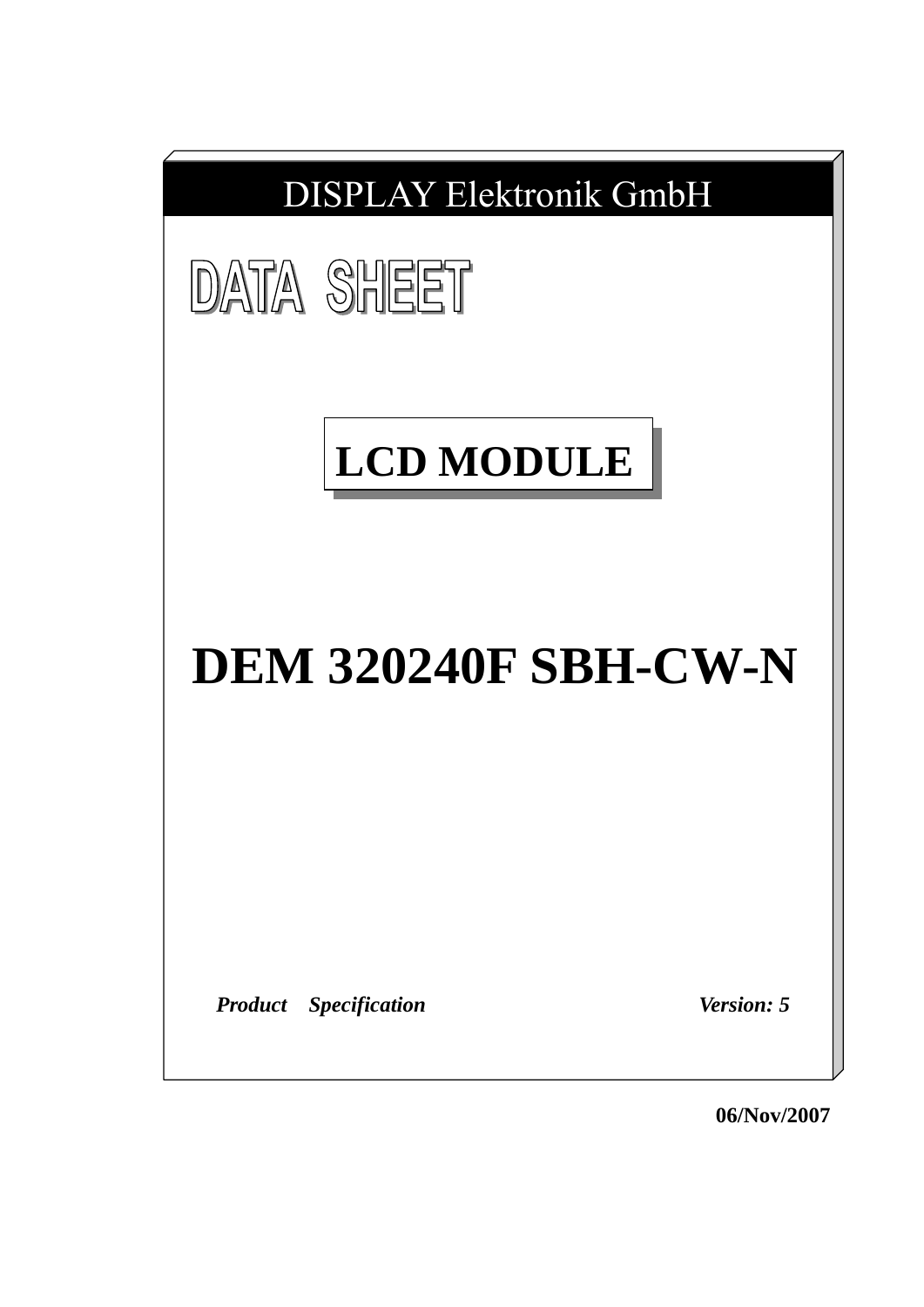# GENERAL SPECIFICATION

# MODULE NO. :

# DEM 320240F SBH-CW-N

CUSTOMER P/N

| <b>VERSION NO.</b> | <b>CHANGE DESCRIPTION</b>         | <b>DATE</b> |
|--------------------|-----------------------------------|-------------|
| $\theta$           | ORIGINAL VERSION                  | 19.05.2006  |
| 1                  | <b>ADD VERSION</b>                | 12.06.2006  |
| $\overline{2}$     | <b>CHANGED PCB DRAWING</b>        | 09.11.2006  |
| 3                  | <b>MODIFY SECTION 3</b>           | 23.05.2007  |
| 4                  | <b>UPDATE BACKLIGHT PARAMETER</b> | 30.10.2007  |
| 5                  | <b>UPDATE BACKLIGHT PARAMETER</b> | 06.11.2007  |
|                    |                                   |             |
|                    |                                   |             |
|                    |                                   |             |
|                    |                                   |             |
|                    |                                   |             |
|                    |                                   |             |

## PREPARED BY : ZWY DATE: 06.11.2007

APPROVED BY: MH DATE: 06.11.2007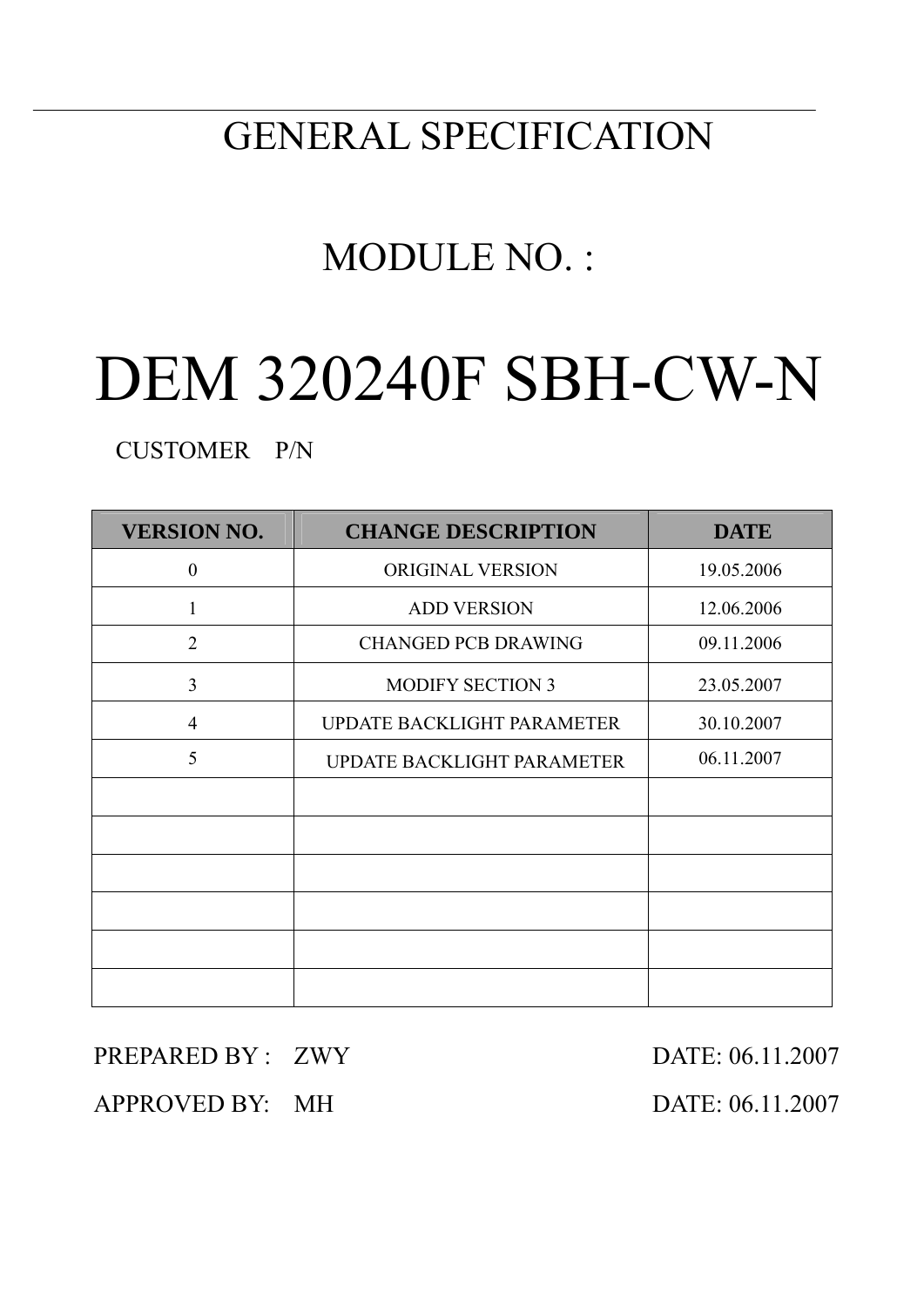## **CONTENTS**

| 1. FUNCTIONS & FEATURES <b>CONSTRAINERS</b> 2                                                                                                                                                                                        |
|--------------------------------------------------------------------------------------------------------------------------------------------------------------------------------------------------------------------------------------|
| 2. MECHANICAL SPECIFICATIONS <b>CONSUMING THE CONSUMING TERM</b> 2                                                                                                                                                                   |
| 3. EXTERNAL DIMENSIONS <b>WEIGHTER AND THE RESIDENT CONTROL</b> 3                                                                                                                                                                    |
|                                                                                                                                                                                                                                      |
| 5. PIN ASSIGNMENT <b>WEIGHT AND SET ASSIGNMENT CONSUMING THE ASSIGNMENT</b>                                                                                                                                                          |
| 6. PCB DRAWING $\cdots$ 5                                                                                                                                                                                                            |
|                                                                                                                                                                                                                                      |
| 8. ABSOLUTE MAXIMUM LIMIT <b>WEIGHTHAMES</b> 6                                                                                                                                                                                       |
| 9. ELECTRICAL CHARACTERISTICS <b>CONSERVERTS</b> 6                                                                                                                                                                                   |
|                                                                                                                                                                                                                                      |
| 11. INDIRECT ADDRESSING COMMAND <b>COMMAND</b> 23                                                                                                                                                                                    |
| 12. CHARACTER GENERATOR <b>CONSUMING THE SET OF A SET OF A SET OF A SET OF A SET OF A SET OF A SET OF A SET OF A SET OF A SET OF A SET OF A SET OF A SET OF A SET OF A SET OF A SET OF A SET OF A SET OF A SET OF A SET OF A SET</b> |
|                                                                                                                                                                                                                                      |
| 14. LCD MODULES HANDLING PRECAUTIONS <b>WEIGHTION STATE</b> 18                                                                                                                                                                       |
|                                                                                                                                                                                                                                      |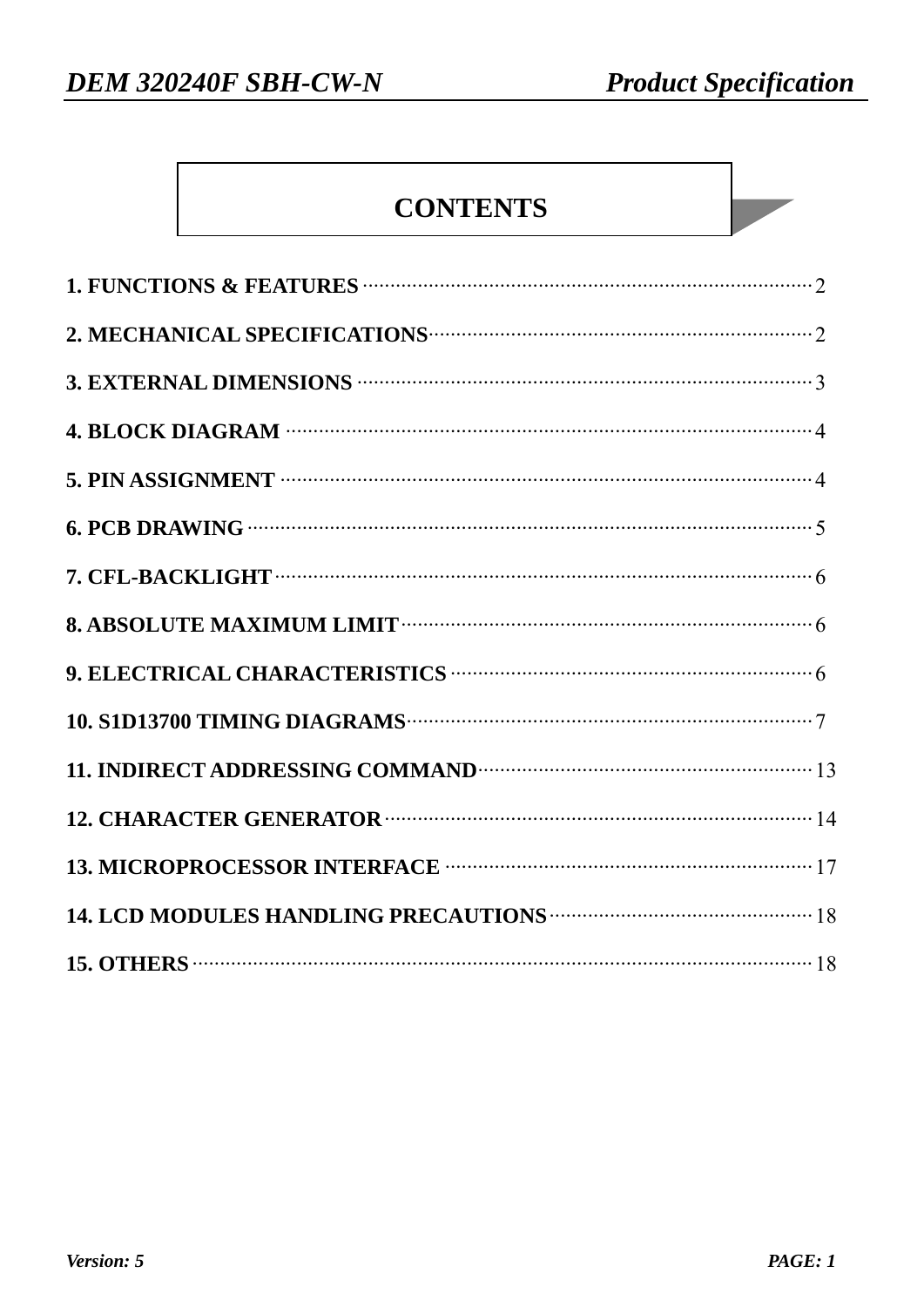## **1. FUNCTIONS & FEATURES**

| <b>MODULE NAME</b>                                                 | <b>LCD TYPE</b>                        |
|--------------------------------------------------------------------|----------------------------------------|
| DEM 320240F SBH-CW-N<br><b>STN-BLUE Transmissive Negative Mode</b> |                                        |
|                                                                    |                                        |
| Viewing Direction                                                  | $:6$ o'clock                           |
| Driving Scheme                                                     | : $1/240$ Duty Cycle, $1/16$ Bias      |
| Display Format                                                     | : 320 x 240 Dots                       |
| Power Supply Voltage                                               | $: 5.0$ Volt (typ.)                    |
| LCD Driving Voltage ( $V_{LCD} = V_{DD} - V_0$ )                   | : 24.0 Volt (typ. $(a)$ 25°C)          |
| <b>Operating Temperature</b>                                       | : -20 $^{\circ}$ C to +70 $^{\circ}$ C |
| <b>Storage Temperature</b>                                         | : -30 $^{\circ}$ C to +80 $^{\circ}$ C |
| Backlight:                                                         | : CCFL                                 |
| Negative Power Generator (dc/dc)                                   | : AIC1652                              |
| LCD-Controller on Board                                            | : S1D13700 (Epson)                     |

## **2. MECHANICAL SPECIFICATIONS**

| $\bullet$ Module Size | $\div 163.00 \times 109.00 \times 12.60$ mm |
|-----------------------|---------------------------------------------|
| $\bullet$ Dot Size    | $\pm 0.33 \times 0.33$ mm                   |
| $\bullet$ Dot Pitch   | $10.36 \times 0.36$ mm                      |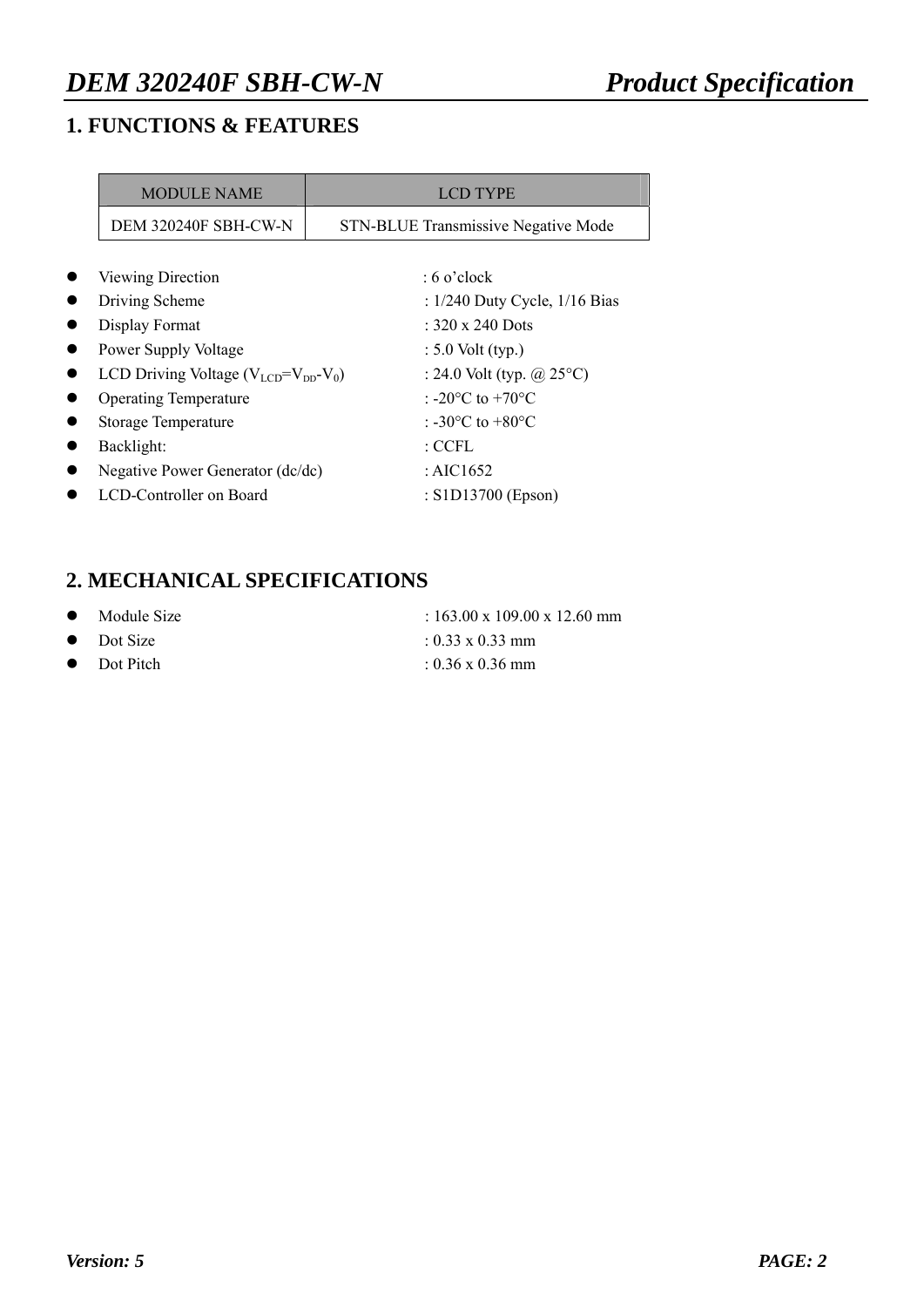## **3. EXTERNAL DIMENSIONS**

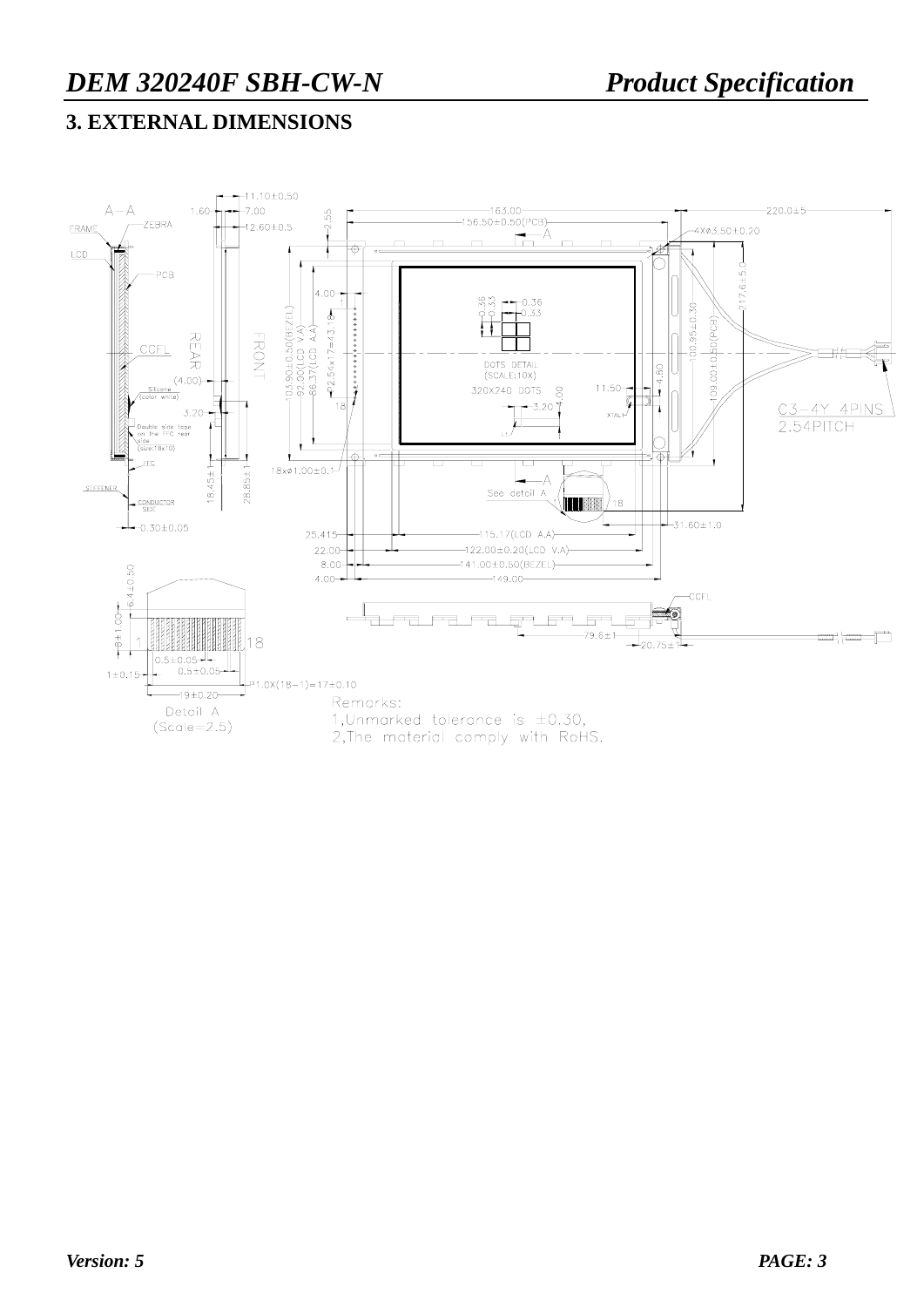## **4. BLOCK DIAGRAM**



#### **5. PIN ASSIGNMENT**

#### **Interface Connector**

| Pin No.  | <b>Symbol</b>  | <b>Function</b>                          |
|----------|----------------|------------------------------------------|
|          | <b>WAIT</b>    | Wait                                     |
| 2        | <b>VSS</b>     | Ground terminal of module                |
| 3        | <b>VEE</b>     | Supply voltage for LCD                   |
| 4        | <b>VDD</b>     | Power terminal of module (typ. 5.0 Volt) |
| $5 - 12$ | DB7~DB0        | Data bus                                 |
| 13       | /WR            | Data Write                               |
| 14       | /RD            | Data Read                                |
| 15       | A <sub>0</sub> | Command/Data select                      |
| 16       | V0             | LCD contrast adjust voltage              |
| 17       | /CS            | Chip selection                           |
| 18       | /RES           | Reset signal                             |

#### **CCFL Connector**

| Pin No. | <b>Symbol</b> | <b>Function</b>               |
|---------|---------------|-------------------------------|
|         | HV            | Power supply voltage for CCFL |
|         | NC            | No used                       |
|         | NC            | No used                       |
|         | GND           | Ground line (from inverter)   |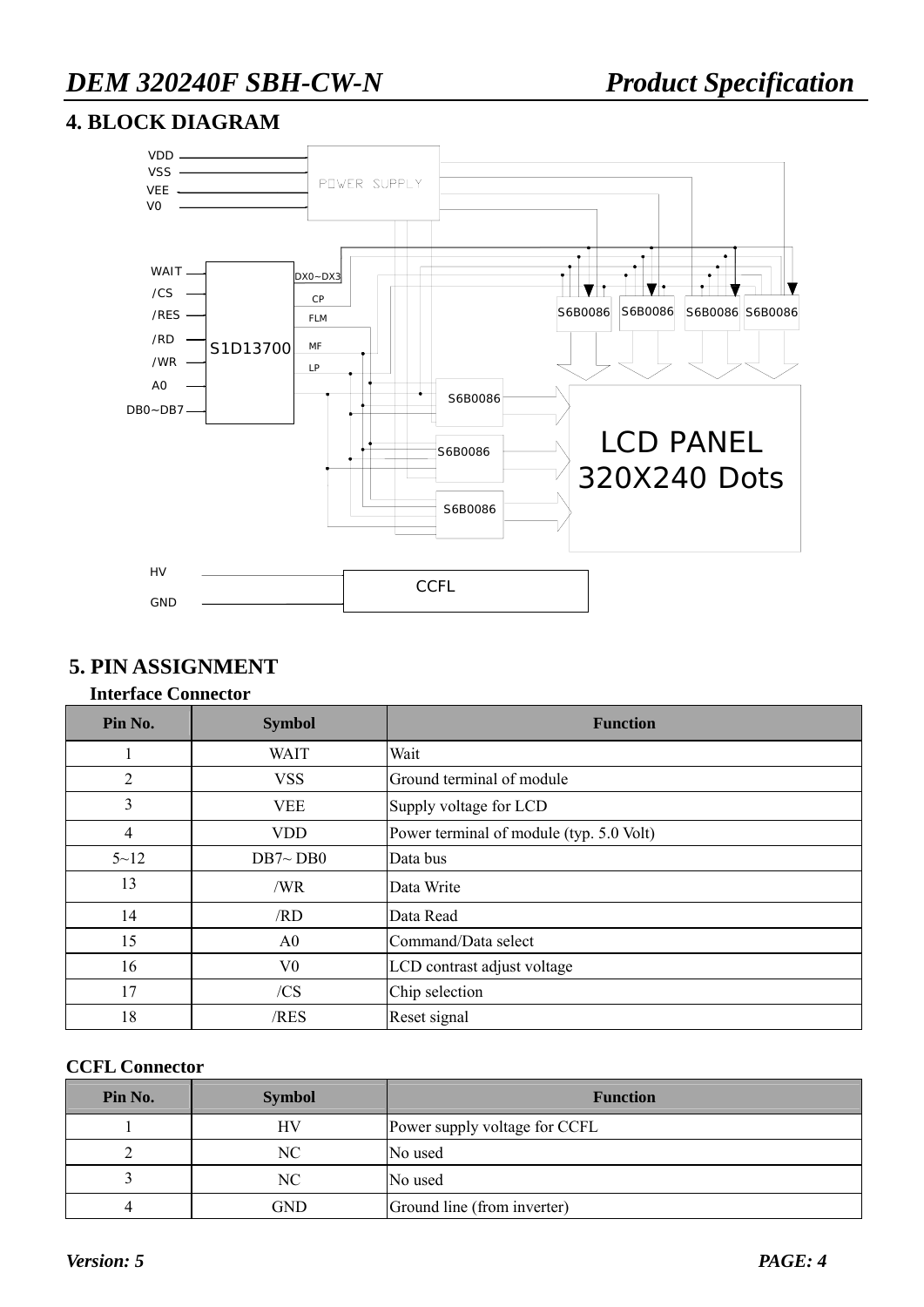## **6. PCB DRAWING**



#### **DESCRIPTION:**

- **6.1. The metal-bezel is set on ground when the J1 is closed.**  Note: In application module, J1=0 Ohm
- **6.2. The mounting-holes are set on ground when the J2 is closed.**  Note: In application module, J2=0 Ohm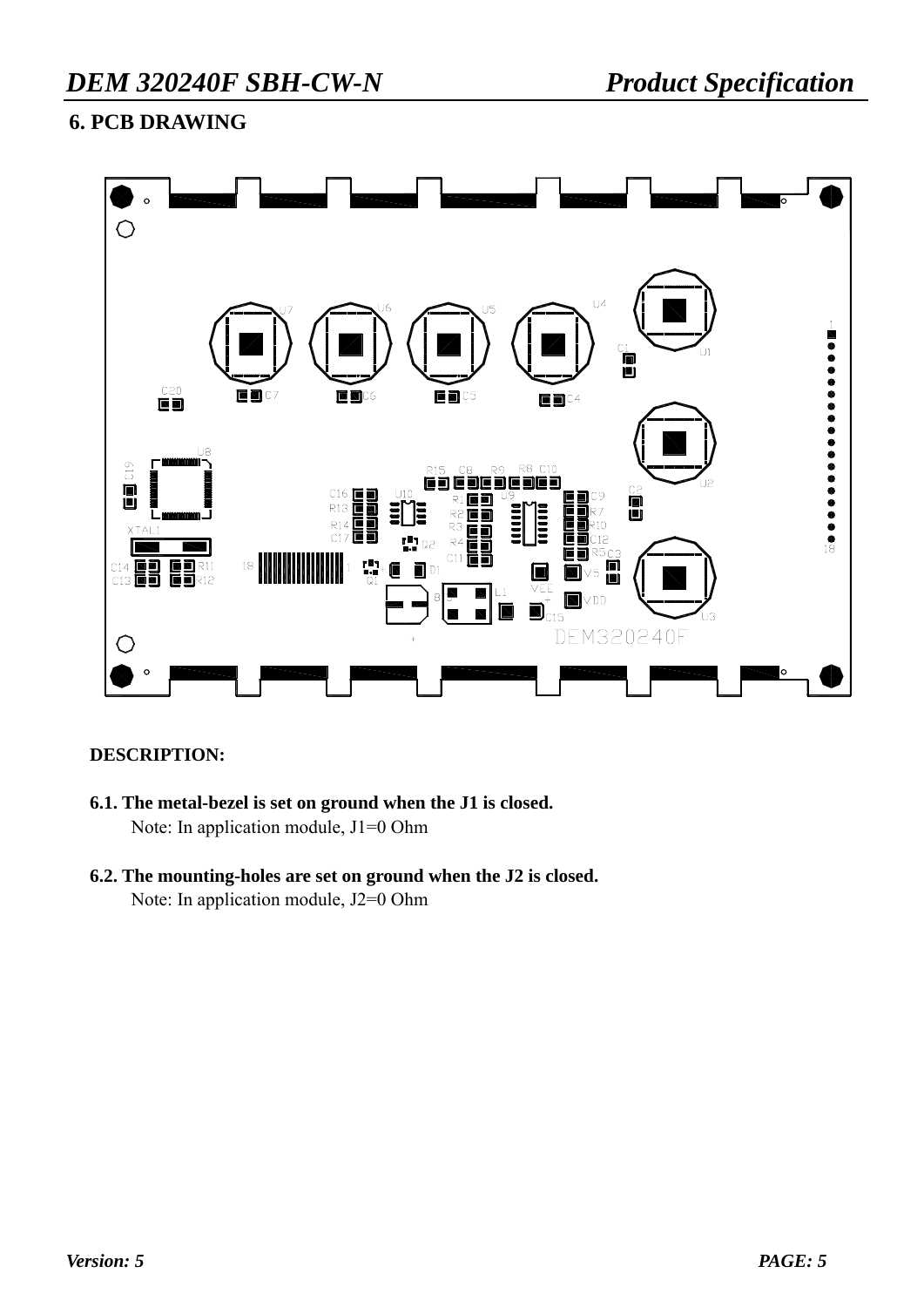## **7. CCFL-BACKLIGHT**



| <b>SYMBOL</b>         | MIN.        | TYP.                               | MAX.                                                | UNIT                                       | <b>CONDITIONS</b>    |  |
|-----------------------|-------------|------------------------------------|-----------------------------------------------------|--------------------------------------------|----------------------|--|
| ۷f                    | 288         | 320                                | 352                                                 | V                                          | $If=5.0mA$           |  |
| I <sub>f</sub>        |             | 5.0                                | 6.0                                                 | mA                                         |                      |  |
| fosc                  | 33          | 55                                 | 80                                                  | <b>KHz</b>                                 |                      |  |
| $P_{\mathbf{d}}$      |             |                                    |                                                     | W                                          |                      |  |
| IV                    | 660         | 750                                |                                                     | $\rm ^{\prime}m^2$<br>ed/                  |                      |  |
|                       | 75          | 80                                 |                                                     | %                                          | $If=5.0 \text{ m A}$ |  |
| Еc                    |             | 6000                               |                                                     | K                                          |                      |  |
| Дp                    | $X = 0.305$ |                                    |                                                     |                                            | $If=5.0 \text{ mA}$  |  |
|                       |             |                                    |                                                     |                                            | $Ta = 25^{\circ}C$   |  |
|                       |             |                                    |                                                     |                                            |                      |  |
| 480V                  |             |                                    |                                                     |                                            |                      |  |
| 640V<br>(Ta= 0 °C)    |             |                                    |                                                     |                                            |                      |  |
|                       |             |                                    |                                                     |                                            | RATINGS              |  |
|                       |             |                                    |                                                     |                                            |                      |  |
| Operating Temperature |             |                                    |                                                     | $-20^{\circ}$ C to $+70^{\circ}$ C         |                      |  |
|                       |             | $-30^{\circ}$ C to $+80^{\circ}$ C |                                                     |                                            |                      |  |
|                       |             |                                    | $Y = 0.345$<br>(Ta=25 °C)<br>SYMBOL<br>Topr<br>Tsty | $X=0.320$ $X=0.335$<br>$Y=0.360$ $Y=0.375$ |                      |  |

Remarks: 1, Unmarked tolerance is  $\pm 0.30$ <br>2, The color is white.

## **8. ABSOLUTE MAXIMUM LIMIT**

| Item                     | Symbol  | <b>MIN</b> | <b>TYP</b> | <b>MAX</b> | UNIT            |
|--------------------------|---------|------------|------------|------------|-----------------|
| Supply voltage for logic | Vdd-Vss | $-0.3$     | $- -$      | $+7.0$     |                 |
| Supply voltage for LCD   | Vdd-V0  | $-0.3$     | $- -$      | $+30.0$    |                 |
| Input Voltage            | Vi      | $-0.3$     | $- -$      | $Vdd+0.3$  |                 |
| Operating temperature    | Top     | $-20$      | $- -$      | $+70$      | $\rm ^{\circ}C$ |
| Storage temperature      | Tst     | $-30$      | $- -$      | $+80$      | $\circ$         |

## **9. ELECTRICAL CHARACTERISTICS**

Unless otherwise noted.  $V_{SS} = 0V$ 

| Item                |         |           |      | Unit |     |    |
|---------------------|---------|-----------|------|------|-----|----|
|                     | Symbol  | Condition | Min  | Type | Max |    |
| Supply Voltage for  | Vdd-Vss | $- -$     | 2.7  | 5.0  | 5.5 |    |
| logic               |         |           |      |      |     |    |
| Supply Voltage for  | Vdd -V0 |           | 21.5 | 24.0 | 28  |    |
| <b>LCD</b>          |         | --        |      |      |     |    |
| Consumption current | Idd     | $- -$     | --   | tbd  | --  | mA |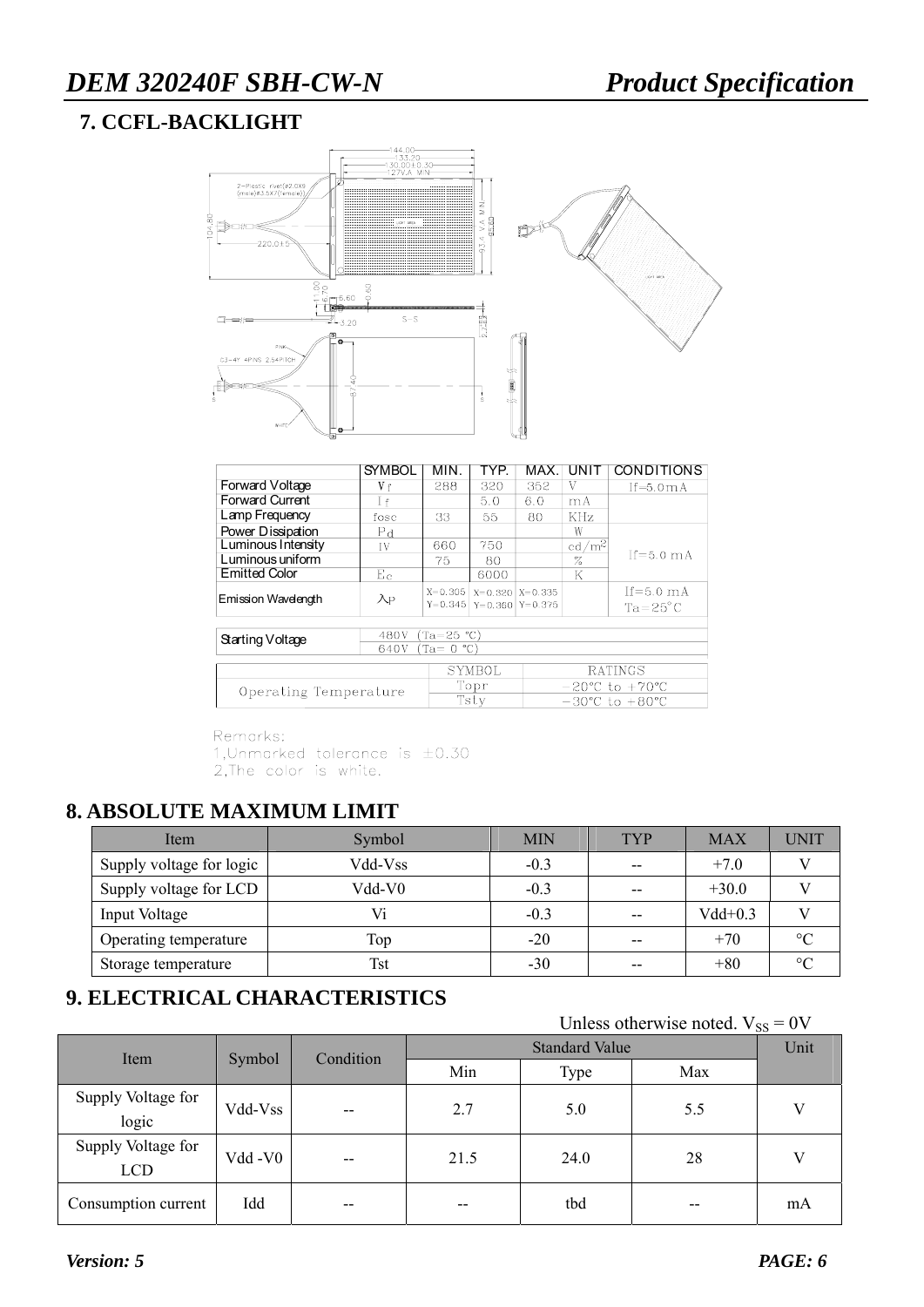#### **10. S1D13700 TIMING DIAGRAMS**

**Generic Bus Direct/Indirect Interface with WAIT # Timing** 



#### Generic Bus Direct/Indirect Interface with WAIT # Timing

| Symbol         | Parameter                                                 | Min            | Max    | Units     |
|----------------|-----------------------------------------------------------|----------------|--------|-----------|
| t1             | $CS#$ setup time                                          | 5              |        | ns        |
| t2             | $AB[15:0]$ setup time                                     | 5              |        | ns        |
| t3             | WR#, RD# falling edge to WAIT# driven low                 | $\overline{2}$ |        | ns        |
| t4             | $DB[7:0]$ setup time to WR# rising edge (write<br>cycle)  | Note1          | 15     | ns        |
| t <sub>5</sub> | RD# falling edge to DB[7:0] driven (read cycle)           | 3              | --     | ns        |
| t6             | CS# hold time                                             | $\overline{7}$ | --     | ns        |
| t7             | AB[15:0] hold time                                        | $\overline{7}$ |        | ns        |
| t8             | RD#, WR# rising edge to WAIT# high impedance              | $\overline{2}$ | 10     | ns        |
| t9             | $DB[7:0]$ hold time from WR# rising edge (write<br>cycle) | 5              |        | ns        |
| t10            | DB[7:0] hold time from RD# rising edge (read<br>cycle)    | 3              | 14     | ns        |
| t11            | WAIT# rising edge to valid Data if WAIT# is used          | $-$            | Note 2 | ns        |
| t12            | RD# falling edge to valid Data if WAIT# is not<br>used    |                | Note 3 | ns        |
| t13            | RD#, WR# cycle time                                       | Note 4         |        | ns        |
| t14            | RD#, WR# pulse active time                                | 5              | --     | <b>Ts</b> |
| t15            | RD#, WR# pulse inactive time                              | Note 5         |        | ns        |
| t16            | WAIT# pulse active time                                   |                | Note 6 | ns        |

Note: (Ts = System clock period)

```
1. t4\text{min} = 2\text{Ts} + 5<br>2. t1\text{lnax} = 1\text{Ts} + 5 (for 3.3\text{V} = 1\text{Ts} + 7 (for 5.0\text{V})<br>3. t12\text{max} = 4\text{Ts} + 18 (for 3.3\text{V} = 4\text{Ts} + 20 (for 5.0\text{V})
```
4. t13min = 6Ts (for a read cycle followed by a read or write cycle)= 7Ts + 2 (for a write cycle followed by a write cycle) = 10Ts + 2 (for a write cycle followed by a read cycle)

5. t15min = 1Ts (for a read cycle followed by a read or write cycle) =  $2Ts + 2$  (for a write cycle followed by a write cycle) =  $5Ts + 2$  (for a write cycle followed by a read cycle)

6.  $t16max = 4Ts + 2$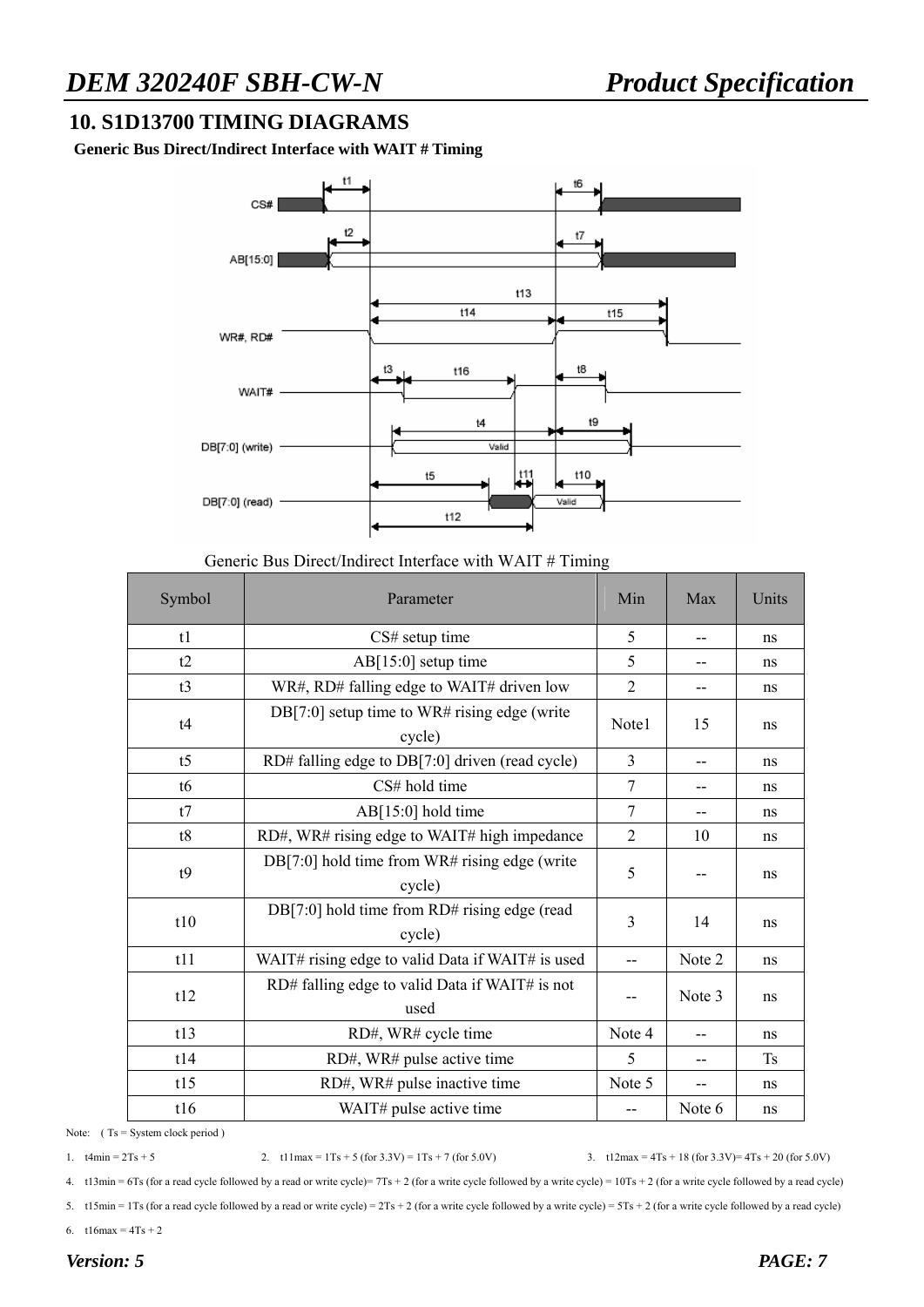#### **Generic Bus Direct/Indirect Interface without WAIT # Timing**



| <b>Symbol</b>  | <b>Parameter</b>                                       | min    | max               | Unit      |
|----------------|--------------------------------------------------------|--------|-------------------|-----------|
| t1             | $CS#$ setup time                                       | 5      |                   | ns        |
| t2             | $AB[15:0]$ setup time                                  | 5      |                   | ns        |
| t3             | $DB[7:0]$ setup time to WR# rising edge (write cycle)  | Note 1 |                   | ns        |
| t4             | $RD#$ falling edge to $DB[7:0]$ driven (read cycle)    | 3      |                   | ns        |
| t <sub>5</sub> | $CS#$ hold time                                        | 7      |                   | ns        |
| t6             | $AB[15:0]$ hold time                                   | 7      | --                | ns        |
| t7             | $DB[7:0]$ hold time from WR# rising edge (write cycle) | 5      |                   | ns        |
| t8             | $DB[7:0]$ hold time from RD# rising edge (read cycle)  | 3      | 14                | ns        |
| t9             | RD# falling edge to valid Data (read cycle)            |        | Note <sub>2</sub> | ns        |
| t10            | RD#, WR# cycle time                                    | Note 3 |                   | ns        |
| t11            | RD#, WR# pulse active time                             | 5      |                   | <b>Ts</b> |
| t12            | RD#, WR# pulse inactive time                           | Note 4 |                   | ns        |

Note:  $(Ts = System clock period)$ 

#### 1. t $3\text{min} = 2Ts + 5$

- 2. t9max =  $4Ts + 18$  (for 3.3V)
	- $= 4Ts + 20$  (for 5.0V)

3. t10min = 6Ts (for a read cycle followed by a read or write cycle)

 $= 7Ts + 2$  (for a write cycle followed by a write cycle)

 $= 10Ts + 2$  (for a write cycle followed by a read cycle)

4. t12min = 1Ts (for a read cycle followed by a read or write cycle)

 $= 2Ts + 2$  (for a write cycle followed by a write cycle)

 $= 5Ts + 2$  (for a write cycle followed by a read cycle)

*Version: 5 PAGE: 8*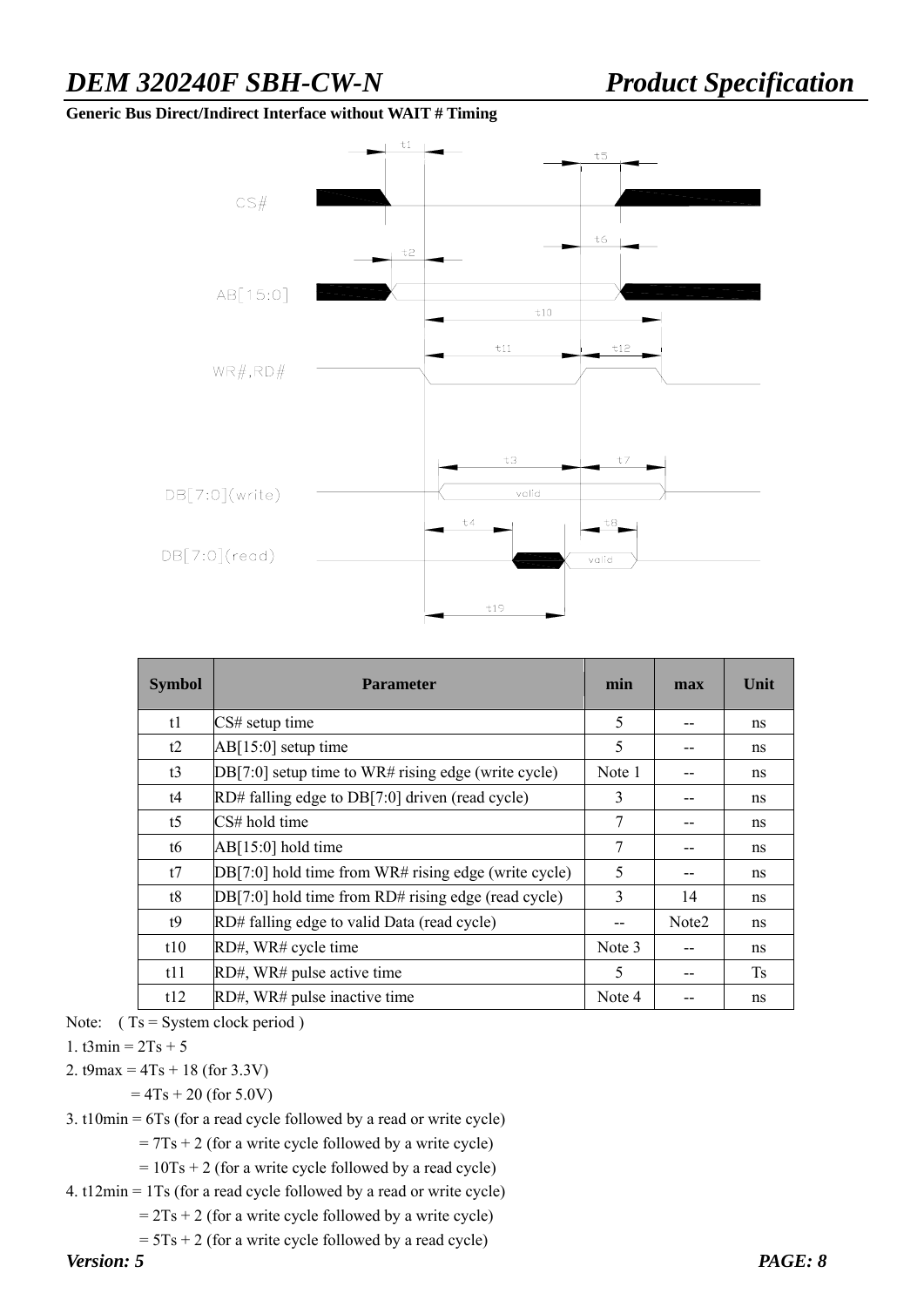#### **MC68K Family Bus Indirect/Direct Interface with DTACK # Timing**



| Symbol | Parameter                                            | Min                      | Max                      | Units     |
|--------|------------------------------------------------------|--------------------------|--------------------------|-----------|
| t1     | $CS#$ setup time                                     | 5                        | $-$                      | ns        |
| t2     | $AB[15:0]$ setup time                                | 5                        | $- -$                    | ns        |
| t3     | AS# falling edge to WAIT# driven                     | $\overline{2}$           | 15                       | ns        |
| t4     | DB[7:0] setup time to RD# rising edge (write cycle)  | Note 1                   | $\overline{a}$           | ns        |
| t5     | RD# falling edge to DB[7:0] driven (read cycle)      | 3                        | $- -$                    | ns        |
| t6     | CS# hold time                                        | 7                        | $-$                      | ns        |
| t7     | AB[15:0] hold time                                   | $\overline{7}$           | $- -$                    | ns        |
| t8     | RD# rising edge to WAIT# high impedance if Direct    | $\overline{2}$           | 10                       | ns        |
|        | interface and in Power Save Mode                     |                          |                          |           |
| t9     | DB[7:0] hold time from RD# rising edge (write cycle) | 5                        | $- -$                    | ns        |
| t10    | DB[7:0] hold time from RD# rising edge (read cycle)  | $\overline{2}$           | 55                       | ns        |
| t11    | WAIT# falling edge to valid Data if WAIT# is used    | $- -$                    | Note 2                   | ns        |
| t12    | RD# falling edge to valid Data if WAIT# is not used  | $\overline{\phantom{a}}$ | Note 3                   | ns        |
| t13    | RD# cycle time                                       | Note 4                   | $-$                      | ns        |
| t14    | RD# pulse active time                                | 5                        | $-$                      | <b>Ts</b> |
| t15    | RD# pulse inactive time                              | Note 5                   | --                       | ns        |
| t16    | WAIT# pulse inactive time from WAIT# driven          | $-$                      | Note 6                   | <b>Ns</b> |
| 17     | AS# setup time                                       | $\theta$                 | $-$                      | ns        |
| 18     | AS# hold time                                        | $\theta$                 | $\overline{\phantom{a}}$ | ns        |
| 19     | AS# rising edge to WAIT# high de-asserted if not     | $-$                      | 10                       | ns        |
|        | Direct interface and not in Power Save Mode          |                          |                          |           |
| 20     | WAIT# pulse inactive time                            | $\boldsymbol{0}$         | Note 7                   | ns        |

Note: (Ts = System clock period)

1.  $t4\text{min} = 2\text{Ts} + 5$  2.  $t1\text{lnax} = 1\text{Ts} + 5$  (for  $3.3\text{V} = 1\text{Ts} + 7$  (for  $5.0\text{V}$ ) 3.  $t12\text{max} = 4\text{Ts} + 18$  (for  $3.3\text{V} = 4\text{Ts} + 20$  (for  $5.0\text{V}$ )

4. t13min = 6Ts (for a read cycle followed by a read or write cycle) = 7Ts + 2 (for a write cycle followed by a write cycle) = 10Ts + 2 (for a write cycle followed by a read cycle)

5. t15min = 1Ts (for a read cycle followed by a read or write cycle) =  $2Ts + 2$  (for a write cycle followed by a write cycle) =  $5Ts + 2$  (for a write cycle followed by a read cycle)

6.  $t16max = 4Ts + 2$ 

7.  $t20max = 1Ts - 15$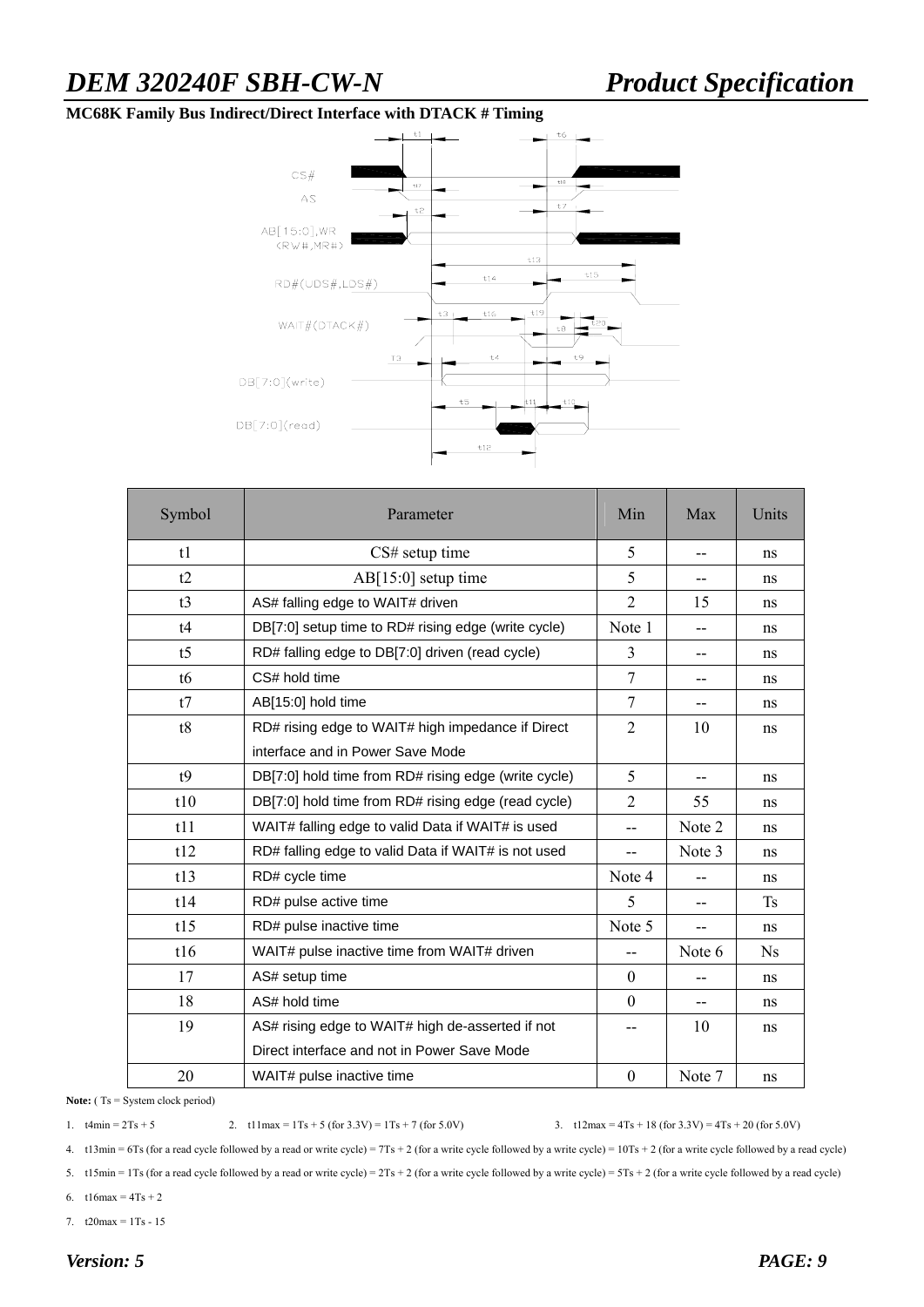#### **MC68K Family Bus Indirect/Direct Interface without DTACK # Timing**



| Symbol         | Parameter                                            | Min            | Max    | Units     |
|----------------|------------------------------------------------------|----------------|--------|-----------|
| t1             | $CS#$ setup time                                     | 5              |        | ns        |
| t2             | $AB[15:0]$ setup time                                | 5              |        | ns        |
| t3             | DB[7:0] setup time to RD# rising edge (write cycle)  | Note 1         |        | ns        |
| t4             | RD# falling edge to DB[7:0] driven (read cycle)      | 3              |        | ns        |
| t <sub>5</sub> | CS# hold time                                        | 7              | --     | ns        |
| t6             | AB[15:0] hold time                                   | 7              |        | ns        |
| t7             | DB[7:0] hold time from RD# rising edge (write cycle) | 5              |        | ns        |
| t8             | DB[7:0] hold time from RD# rising edge (read cycle)  | $\overline{2}$ | 55     | ns        |
| t9             | RD# falling edge to valid Data                       | --             | Note 2 | ns        |
| t10            | RD# cycle time                                       | Note 3         | --     | ns        |
| t11            | RD# pulse active time                                | 5              | --     | <b>Ts</b> |
| t12            | RD# pulse inactive time                              | Note 4         |        | ns        |
| t13            | AS# setup time                                       | $\theta$       |        | ns        |
| t14            | AS# hold time                                        | $\Omega$       |        | ns        |

Note: (Ts = System clock period)

1. t $3min = 2Ts + 5$ 

2. t9max = 4Ts + 18 (for 3.3V)

 $= 4Ts + 20$  (for 5.0V)

3. t10min = 6Ts (for a read cycle followed by a read or write cycle)

 $= 7Ts + 2$  (for a write cycle followed by a write cycle)

 $= 10Ts + 2$  (for a write cycle followed by a read cycle)

4. t12min = 1Ts (for a read cycle followed by a read or write cycle)

 $= 2Ts + 2$  (for a write cycle followed by a write cycle)

 $= 5Ts + 2$  (for a write cycle followed by a read cycle)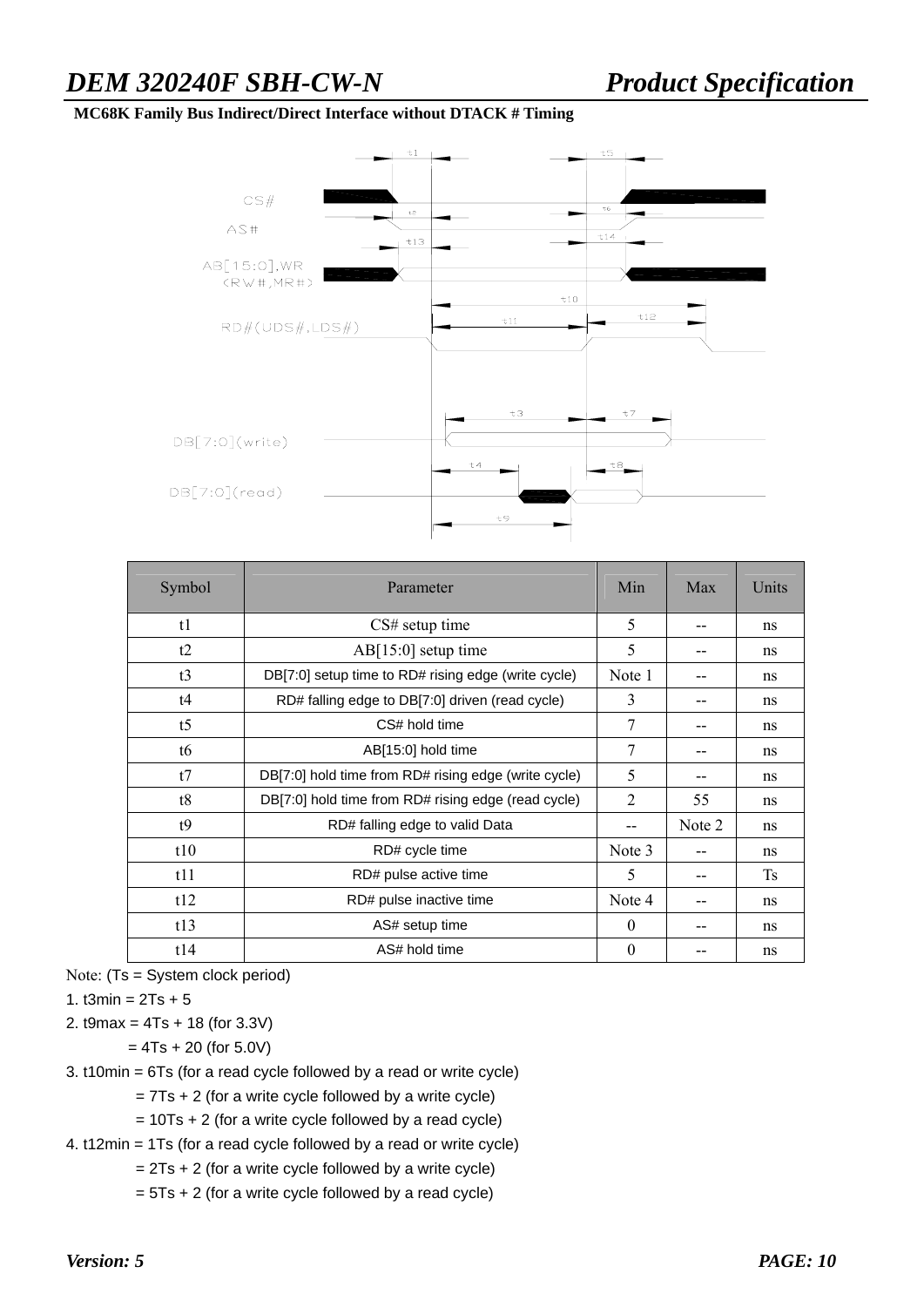#### **M68K Family Bus Indirect Interface Timing**



Note:CLK input to the M6800 interface must be driven synchronous to the host microprocessor.

| Symbol         | Parameter                                             | Min            | Max    | Units     |
|----------------|-------------------------------------------------------|----------------|--------|-----------|
| t1             | $CS#$ setup time                                      | 5              |        | ns        |
| t2             | AB[15:0] setup time                                   | 5              | --     | ns.       |
| t3             | DB[7:0] setup time to RD# falling edge (write cycle)  | Note 1         | --     | ns        |
| t4             | RD# falling edge to DB[7:0] driven (read cycle)       | 3              | --     | ns        |
| t <sub>5</sub> | CS# hold time                                         | 7              | --     | ns        |
| t6             | AB[15:0] hold time                                    | 7              | --     | ns        |
| t7             | DB[7:0] hold time from RD# falling edge (write cycle) | 5              | --     | ns        |
| t8             | DB[7:0] hold time from RD# falling edge (read cycle)  | $\overline{2}$ | 55     | ns        |
| t9             | RD# falling edge to valid Data                        |                | Note 2 | ns        |
| t10            | RD# cycle time                                        | Note 3         | --     | ns        |
| t11            | RD# pulse active time                                 | 5              | --     | <b>Ts</b> |
| t12            | RD# pulse inactive time                               | Note 4         | --     | ns        |
| t13            | AS# setup time                                        | $\Omega$       |        | ns        |
| t14            | AS# hold time                                         | $\Omega$       |        | ns        |

Note: ( Ts = System clock period )

1. t $3min = 2Ts + 5$ 

2. t9max = 4Ts + 18 (for 3.3V)

 $= 4Ts + 20$  (for 5.0V)

3. t10min = 6Ts (for a read cycle followed by a read or write cycle)

 $= 7Ts + 2$  (for a write cycle followed by a write cycle)

 $= 10Ts + 2$  (for a write cycle followed by a read cycle)

4. t12min = 1Ts (for a read cycle followed by a read or write cycle)

 $= 2Ts + 2$  (for a write cycle followed by a write cycle)

 $= 5Ts + 2$  (for a write cycle followed by a read cycle)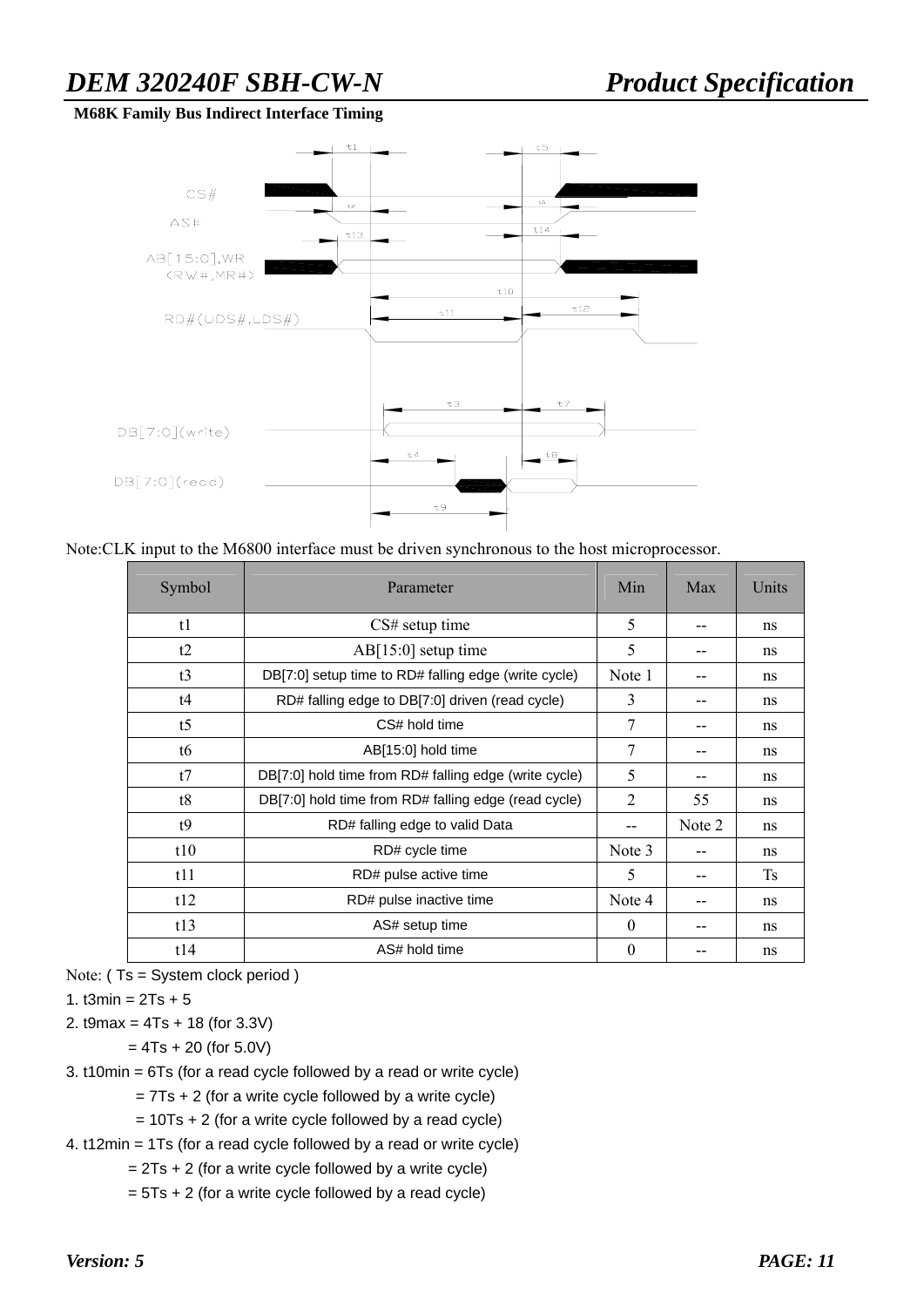**Power Save Mode/Display Enable Timing** 



| Symbol | Parameter                                                                           | Min | Max            | Units  |
|--------|-------------------------------------------------------------------------------------|-----|----------------|--------|
| tla    | YDIS falling edge delay for Power Save Mode Enable<br>in Indirect Mode (see Note 1) |     | $\overline{2}$ | Frames |
| t1b    | YDIS falling edge delay for Display Off in Indirect<br>Mode (58h)                   |     | $1Ts+10$       | ns     |
| tlc    | YDIS falling edge delay for Display Off in Direct Mode<br>(see Note 2)              |     | $2Ts+10$       | ns     |
| t2     | YDIS rising edge delay for Display On (see Note 2)                                  |     | $2Ts+10$       | ns     |

**Note:** ( Ts = System Clock Period )

1. Power Save Mode is controlled by the Power Save Mode Enable bit, REG[08h] bit 0.

2. Display On/Off is controlled by the Display Enable bit, REG[09h] bit 0.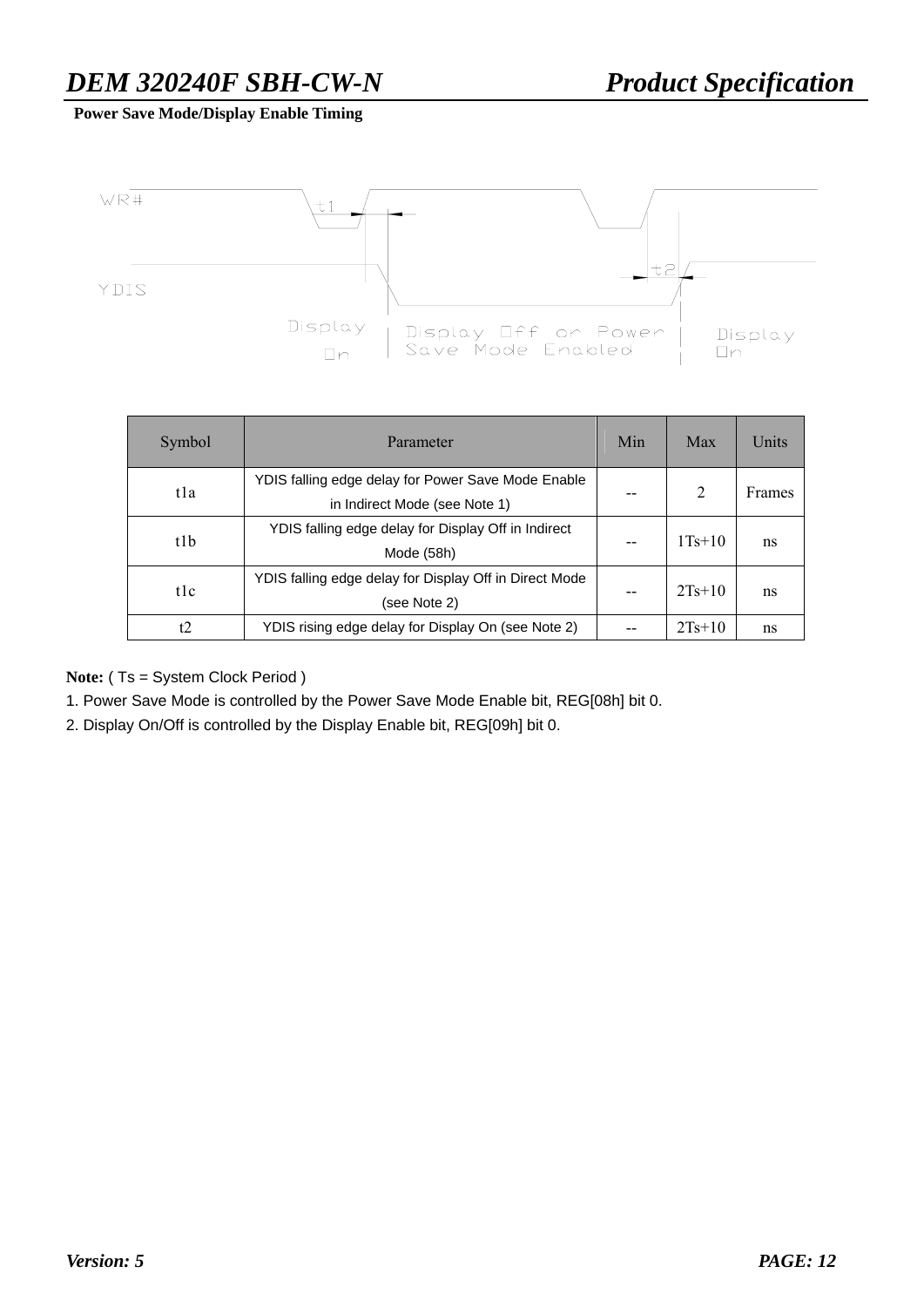## **11. INDIRECT ADDRESSING COMMAND**

#### **Indirect Addressing Command**

| <b>Class</b>                              | Register<br><b>Address</b>   | Command                              | <b>Register Description</b>                      | Control Byte<br>Value | No. of Bytes |
|-------------------------------------------|------------------------------|--------------------------------------|--------------------------------------------------|-----------------------|--------------|
| System                                    | 8000h - 8007h                | <b>SYSTEM SET</b>                    | Initializes device and display                   | 40h                   | 8            |
| Control                                   | 8008h                        | <b>POWER SAVE</b>                    | Enters standby mode                              | 53h                   | 0            |
| DISP ON/OFF<br>8009h - 800A<br>attributes |                              | Enables/disables display and display | 58h<br>59h                                       |                       |              |
|                                           | 800Bh - 8014h                | <b>SCROLL</b>                        | Sets screen block start addresses and sizes      | 44h                   | 10           |
|                                           | 8015h - 8016h                | <b>CSRFORM</b>                       | Sets cursor type                                 | 5Dh                   | 2            |
| Display<br>Control                        | 8017h                        | <b>CSRDIR</b>                        | Sets direction of cursor movement                | 4Ch - 4Fh             | 0            |
|                                           | 8018h                        | <b>OVLAY</b>                         | Sets display overlay format                      | 5Bh                   |              |
|                                           | 8019h - 801Ah                | <b>CGRAM ADR</b>                     | Sets start address of character generator<br>RAM | 5Ch                   | 2            |
|                                           | 801Bh                        | <b>HDOT SCR</b>                      | Sets horizontal scroll position                  | 5A                    | 1            |
| Drawing                                   | 801Ch - 801Dh                | <b>CSRW</b>                          | Sets cursor address                              | 46h                   | 2            |
| Control                                   | 801Eh - 801Fh                | <b>CSRR</b>                          | Reads cursor address                             | 47h                   | 2            |
|                                           | 8020h                        | <b>GRAYSCALE</b>                     | Sets the Grayscale depth (bpp)                   | 60h                   |              |
| Memory                                    |                              | <b>MEMWRITE</b>                      | Writes to memory                                 | 42h                   | n/a          |
| Control                                   | MEMREAD<br>Reads from memory |                                      | 43h                                              |                       |              |

#### **Command Set**

- In general, the internal registers of the SED13700 series are modified as each command parameter is input. However, the microprocessor does not have to set all the parameters of a command and may send a new command before all parameters have been input. The internal registers for the parameters that have been input will have been changed but the remaining parameter registers are unchanged.
- 2-byte parameter (where two bytes are treated as 1 data item) are handled as follows:
	- CSRW, CSRR: Each byte is processed individually. The microprocessor may read or write just the low byte of the cursor address.
	- System Set, Scroll, CGRAM ADR: Both parameter bytes are processed together. If the command is changed after half of the parameter has been input, the single byte is ignored.
- APL and APH are 2-byte parameters, but are treated as two 1-byte parameters.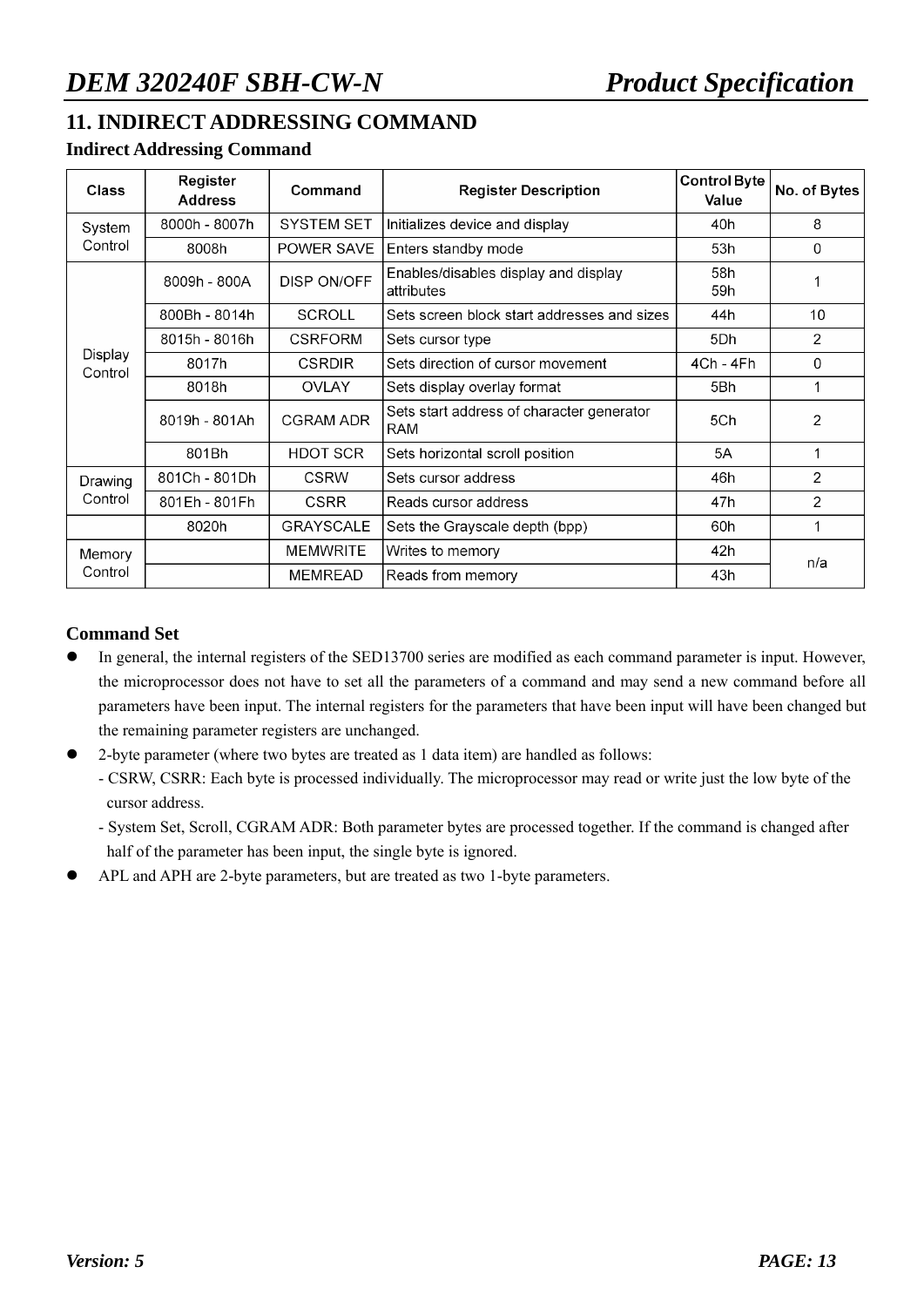#### **12. CHARACTER GENERATOR**

#### **12.1 CG Characteristics**

#### **Internal Character Generator**

The internal character generator is recommended for minimum system configurations containing a S1D13700, display RAM, LCD panel, single-chip microprocessor and power supply. Since the internal character generator uses a CMOS mask ROM, it is also recommended for low-power applications.

- 5 x 7 pixel font
- 160 JIS standard characters
- Can be mixed with character generator RAM (maximum of 64 CGRAM characters)
- Can be automatically spaced out up to 8 x 16 pixels

#### **Character Generator RAM**

The character generator RAM can be used for storing graphics characters. The character generator RAM can be mapped to any display memory location by the microprocessor, allowing effective usage of unused address space.

- Up to 8 x 8 pixel characters when REG[00h] bit  $2 = 0$  and 8 x 16 characters when REG[00h] bit  $2 = 1$
- Can be mapped anywhere in display memory address space if used with the character generator ROM  $(REG[00h] bit 0 = 0)$

#### **12.2 Setting the Character Generator Address**

The CGRAM addresses in the display memory address space are not mapped directly from

the address in the Character Generator RAM Start Address registers, REG[19h] -REG[1Ah]. The data to be displayed is at a CGRAM address calculated from (REG[19h] -REG[1Ah]) + character code + ROW select address.

The following tables show the address mapping for CGRAM addresses.

| <b>SAG</b>                                                   | A15      |                                                                                                     | $A14$   $A13$   $A12$ |  | A11 | $A10$ $A9$ |    | A8 | A7 |                | $A6 \mid A5 \mid$ | A4             | $\overline{A3}$ | A2             |    | A <sub>0</sub> |
|--------------------------------------------------------------|----------|-----------------------------------------------------------------------------------------------------|-----------------------|--|-----|------------|----|----|----|----------------|-------------------|----------------|-----------------|----------------|----|----------------|
| Character code                                               |          |                                                                                                     |                       |  |     |            | D6 |    | D4 | D <sub>3</sub> | D2                | D <sub>1</sub> | D <sub>0</sub>  |                |    |                |
| +ROW select address                                          | $\Omega$ |                                                                                                     |                       |  |     |            |    |    |    |                |                   |                | $\Omega$        | R <sub>2</sub> | R1 | R <sub>0</sub> |
| <b>CG RAM address</b>                                        |          | VA15   VA14   VA13   VA12   VA11   VA10   VA9   VA8   VA7   VA6   VA5   VA4   VA3   VA2   VA1   VA0 |                       |  |     |            |    |    |    |                |                   |                |                 |                |    |                |
| Character fonts, 9 number of lines $16 \text{ (M2=1, M1=0)}$ |          |                                                                                                     |                       |  |     |            |    |    |    |                |                   |                |                 |                |    |                |

Character Fonts Where Number of Lines  $\leq 8$  (REG[00h] bit 2 = 0)

|                     | Character Toms, $\lambda$ -humocr of thics $\lambda$ to $(M2-1, M1-0)$                              |  |      |     |     |     |    |                |                |                 |    |                |                |                |                |
|---------------------|-----------------------------------------------------------------------------------------------------|--|------|-----|-----|-----|----|----------------|----------------|-----------------|----|----------------|----------------|----------------|----------------|
| <b>SAG</b>          |                                                                                                     |  | AA13 | A12 | A11 | A10 | A9 | A8             | A7             | A6 <sup>1</sup> | A5 | A <sup>4</sup> | AA             | A <sub>2</sub> | A <sub>0</sub> |
| Character code      |                                                                                                     |  |      |     |     | D6  |    | D <sub>4</sub> | D <sub>3</sub> | D <sub>2</sub>  | D1 | D <sub>0</sub> |                |                |                |
| +ROW select address | 0                                                                                                   |  |      |     |     |     |    |                |                |                 |    |                | R <sub>3</sub> | R <sub>2</sub> | R <sub>0</sub> |
| CG RAM address      | VA15   VA14   VA13   VA12   VA11   VA10   VA9   VA8   VA7   VA6   VA5   VA4   VA3   VA2   VA1   VA0 |  |      |     |     |     |    |                |                |                 |    |                |                |                |                |

| <b>Row</b> | R <sub>3</sub> | R2               | R1               | R <sub>0</sub> |        |
|------------|----------------|------------------|------------------|----------------|--------|
| $R_{OW}0$  | $\theta$       | $\boldsymbol{0}$ | $\boldsymbol{0}$ | $\theta$       |        |
| $R_{OW}1$  | 0              | 0                | $\theta$         |                | Line 1 |
| $R_{OW}2$  | $\theta$       | 0                |                  | 0              |        |
|            |                |                  |                  |                | Line 2 |
| $R_{OW}7$  | 0              | 1                |                  |                |        |
| $R_{OW}8$  |                | $\theta$         | $\Omega$         | 0              |        |
|            |                |                  |                  |                |        |
| $R_{OW}14$ |                | 1                |                  |                |        |
| $R_{OW}15$ | 1              | 1                |                  |                |        |

Row select address

Note: Lines=1: lines in the character bitmap 8

Lines=2: lines in the character bitmap 9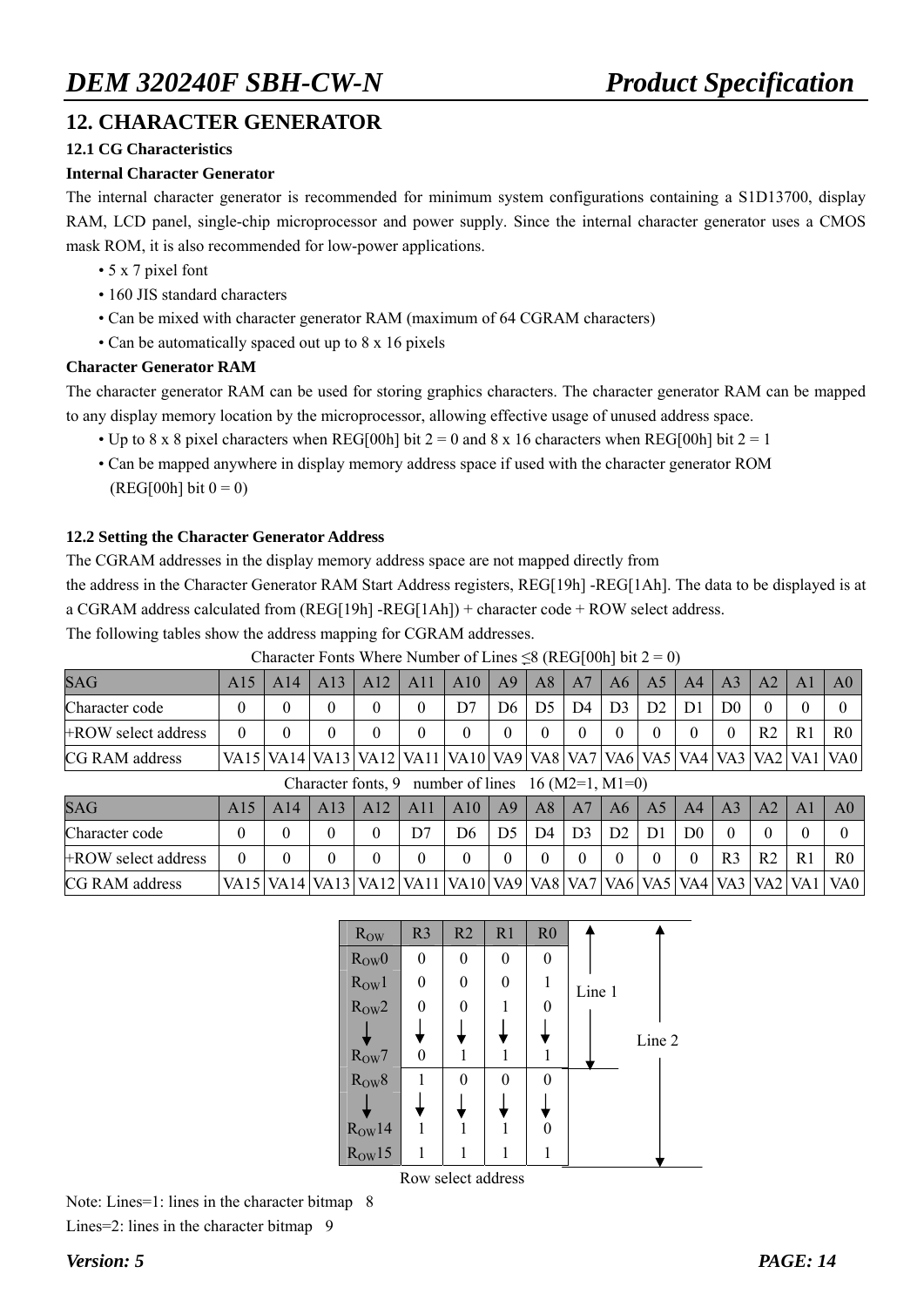#### **12.3 Character Codes**

The following figure shows the character codes and the codes allocated to CG RAM. ALL codes can be used by the CG RAM if not using the internal ROM, but the CGRAM address must be set to 0.

|              |   | Upper 4 bits |           |                |                           |   |              |               |         |   |                    |    |               |                |   |   |
|--------------|---|--------------|-----------|----------------|---------------------------|---|--------------|---------------|---------|---|--------------------|----|---------------|----------------|---|---|
| Lower 4 bits | 0 | 1            | 2         | 3              | 4                         | 5 | 6            | 7             | 8       | 9 | Α                  | B  | C             | D              | E | F |
| 0            |   |              |           | 0              | $^\text{\textregistered}$ | P | $\mathbf{I}$ | р             |         |   |                    | -  | J             | $\equiv$       |   |   |
| 1            |   |              | ļ         | 1              | A                         | Q | а            | q             |         |   | ۰                  | ア  | ヺ             | 4              |   |   |
| 2            |   |              | .,        | 2              | В                         | R | b            | r             |         |   | Г                  | 亻  | 可             | لړ             |   |   |
| 3            |   |              | #         | 3              | С                         | S | с            | S             |         |   | L                  | ゥ  | 丁             | E              |   |   |
| 4            |   |              | \$        | 4              | D                         | Τ | d            | t             |         |   | $\bar{\mathbf{v}}$ | 工  | ŀ             | Þ              |   |   |
| 5            |   |              | $\%$      | 5              | Е                         | U | е            | u             |         |   | ٠                  | オ  | ナ             | 그              |   |   |
| 6            |   |              | &         | 6              | F                         | V | f            | v             |         |   | ヲ                  | 刀  | -<br>$\equiv$ | 彐              |   |   |
| 7            |   |              | ٠         | 7              | G                         | W | g            | W             |         |   | 7                  | 肀  | ヌ             | ラ              |   |   |
| 8            |   |              | (         | 8              | H                         | X | h            | X             |         |   | $\mathbf f$        | ク  | ょうかん オントランド   | リ              |   |   |
| 9            |   |              | )         | 9              | I                         | Υ | i            | У             |         |   | っ                  | 亇  |               | ıυ             |   |   |
| Α            |   |              | $^\star$  | ٠<br>$\cdot$   | J                         | Ζ | J            | Z             |         |   | 工                  | ⊐  | IJ            | レ              |   |   |
| B            |   |              | $\ddot{}$ | ٠<br>$\bar{1}$ | Κ                         | I | k            | {             |         |   | 才                  | サ  | ヒ             | $\Box$         |   |   |
| С            |   |              | ,         | $\,<$          | L                         | ¥ | $\mathsf{I}$ | 1<br>ı        |         |   | ╊                  | لأ | J             | ワ              |   |   |
| D            |   |              |           | Ξ              | М                         | ] | m            | }             |         |   | ÷,                 | ス  | $\Delta$      | رأ             |   |   |
| Ε            |   |              | -         | $\rm{>}$       | N                         | Λ | n            | $\rightarrow$ |         |   | Е                  | セ  | 市             | $\mathbf{v}$   |   |   |
| F            |   |              | I         | ?              | O                         |   | o            | $\leftarrow$  |         |   | ௶                  | У  | J             | $\blacksquare$ |   |   |
|              |   |              |           |                |                           |   |              | CGRAM1        | $+$ $+$ |   |                    |    | CGRAM2        |                |   |   |
|              |   |              |           |                |                           |   |              |               |         |   |                    |    |               |                |   |   |

**On- chip character codes**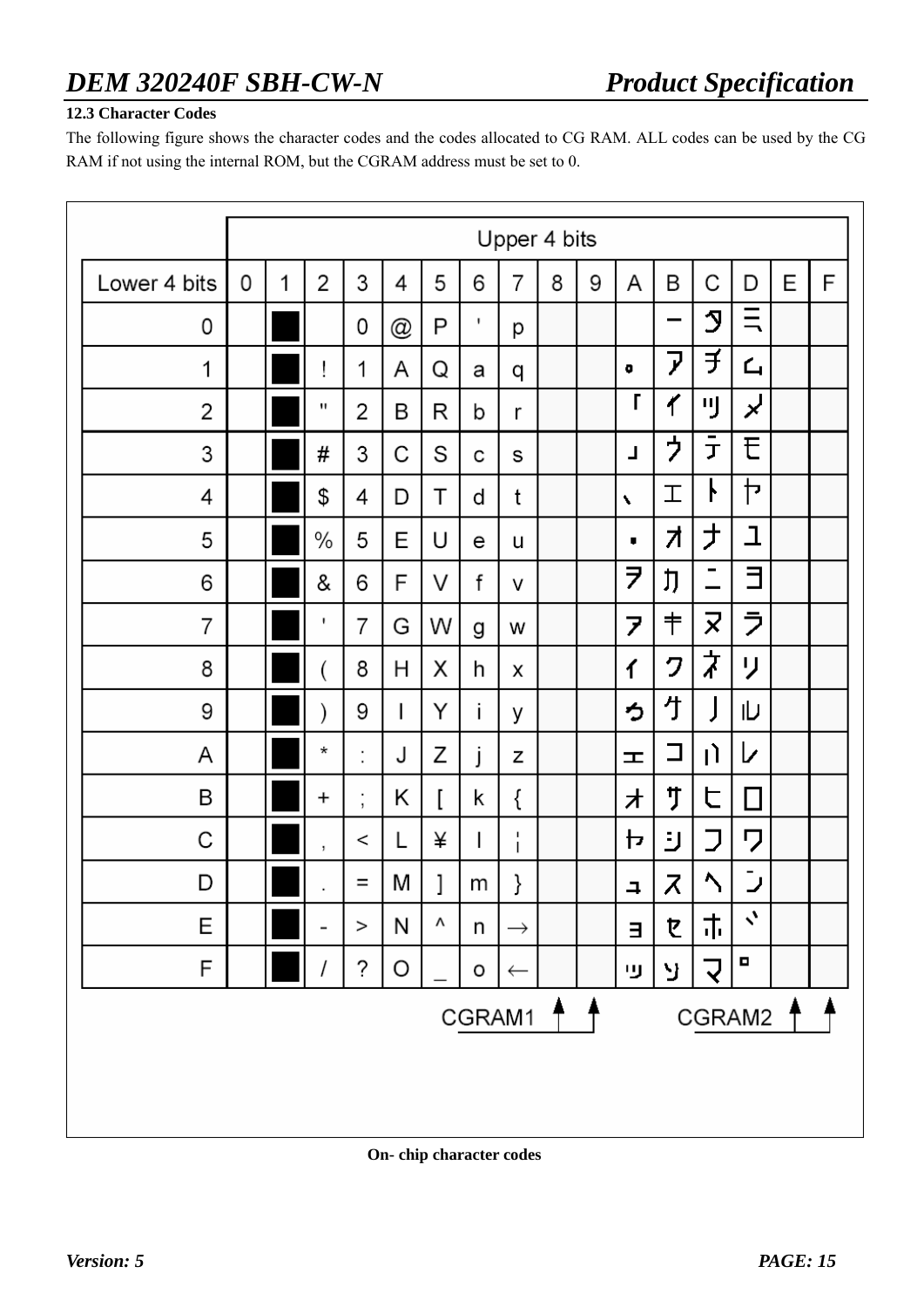#### **12.4 Internal Character Generator Font**

|                            |   |                          | Character code bits 0 to 3 |                     |                   |                       |                                                |                                      |                           |   |                   |                     |                          |                     |             |             |                      |
|----------------------------|---|--------------------------|----------------------------|---------------------|-------------------|-----------------------|------------------------------------------------|--------------------------------------|---------------------------|---|-------------------|---------------------|--------------------------|---------------------|-------------|-------------|----------------------|
|                            |   | 0                        |                            | 2                   | 3                 |                       | 5                                              | 6                                    |                           | 8 | 9                 | Α                   | В                        | С                   | D           | E           | F                    |
|                            | 2 |                          | i<br>٠                     | I<br>Ξ              |                   |                       | H                                              |                                      | Ŧ                         | п |                   | ┱                   | ▬<br>п<br>▬              | ٠<br>٠              |             | ₩           |                      |
|                            | 3 | ---<br>Ξ                 | ÷<br>l<br>u i s            |                     |                   |                       | ╏                                              |                                      |                           |   |                   | --<br>.,<br>--<br>╍ | ╍<br>▄▄<br><br>■         | ■                   |             |             |                      |
|                            | 4 | Ē<br>Ī.<br>Ē<br>ī<br>--- | <b>HH</b>                  |                     |                   |                       | --                                             |                                      | <br>ī                     |   | <br>I<br>.i.      | н.<br>--            |                          | г<br>               | H<br>E      | i<br>i      | w<br>I<br><b>BRB</b> |
|                            | 5 | --<br>Ī.<br>i            |                            |                     |                   |                       | $\blacksquare$<br>Ē<br>٠<br>٠<br>■<br>■<br>--- | ▬<br>٠<br>٠                          |                           |   | H                 | ----                | --<br>---                |                     |             |             | -----                |
| Character code bits 4 to 7 | 6 | r                        |                            | īп                  |                   | Г                     | <b>HE</b>                                      | ╥<br>n<br>n                          |                           | ī | ٠<br><br>г<br>j.  | <br>▬<br>œ          | Ε                        | m                   | į<br>Ī<br>Ī | Н<br>■      | ۳<br>┲               |
|                            | 7 | 1<br>Н                   | 1                          | r<br>Ī              |                   | ■<br>■<br>■<br>       | İ<br>J<br>œ                                    |                                      | I<br>J.<br>٠              |   | ■<br>╍<br>╍<br>-- | ----                | <br>■<br>--              | ∎<br>■<br>ш         | ┅<br>       |             | 76 S S S<br>■        |
|                            | Α |                          | ×                          | T                   | г<br>٠<br>ē<br>wi | п                     | --<br>≡                                        |                                      |                           | ٠ | п.                | ■<br>-----          |                          | i<br>$\blacksquare$ | п<br>       | .<br>г<br>. | -<br>--              |
|                            | B |                          | -----<br>■<br>Н            | П<br>Ξ              | ٠                 | .                     | п                                              | $\blacksquare$<br>--<br>п<br>Ĵ.<br>■ | $\blacksquare$<br>.,<br>i | ٠ | Η                 | <b>----</b>         | ▬<br>٠<br>$\blacksquare$ |                     |             | Е<br>■■     |                      |
|                            |   |                          | п                          | I<br>$\blacksquare$ | <br>Η             | I<br>ш<br>È<br>п<br>ī | !<br>▬                                         | 88 E                                 |                           |   | г<br>п            |                     |                          |                     |             | ▄           |                      |
|                            | D | ----                     |                            |                     |                   | п<br>٠                | ╍<br>п<br>п                                    |                                      |                           |   | i<br>E            |                     |                          |                     |             |             | ---<br>₩             |
|                            |   |                          |                            |                     |                   |                       |                                                |                                      |                           |   | н.                |                     |                          |                     |             |             |                      |

Note:The shaded positions indicate characters that have the whole 6 ⋅ 8 bitmap blackened.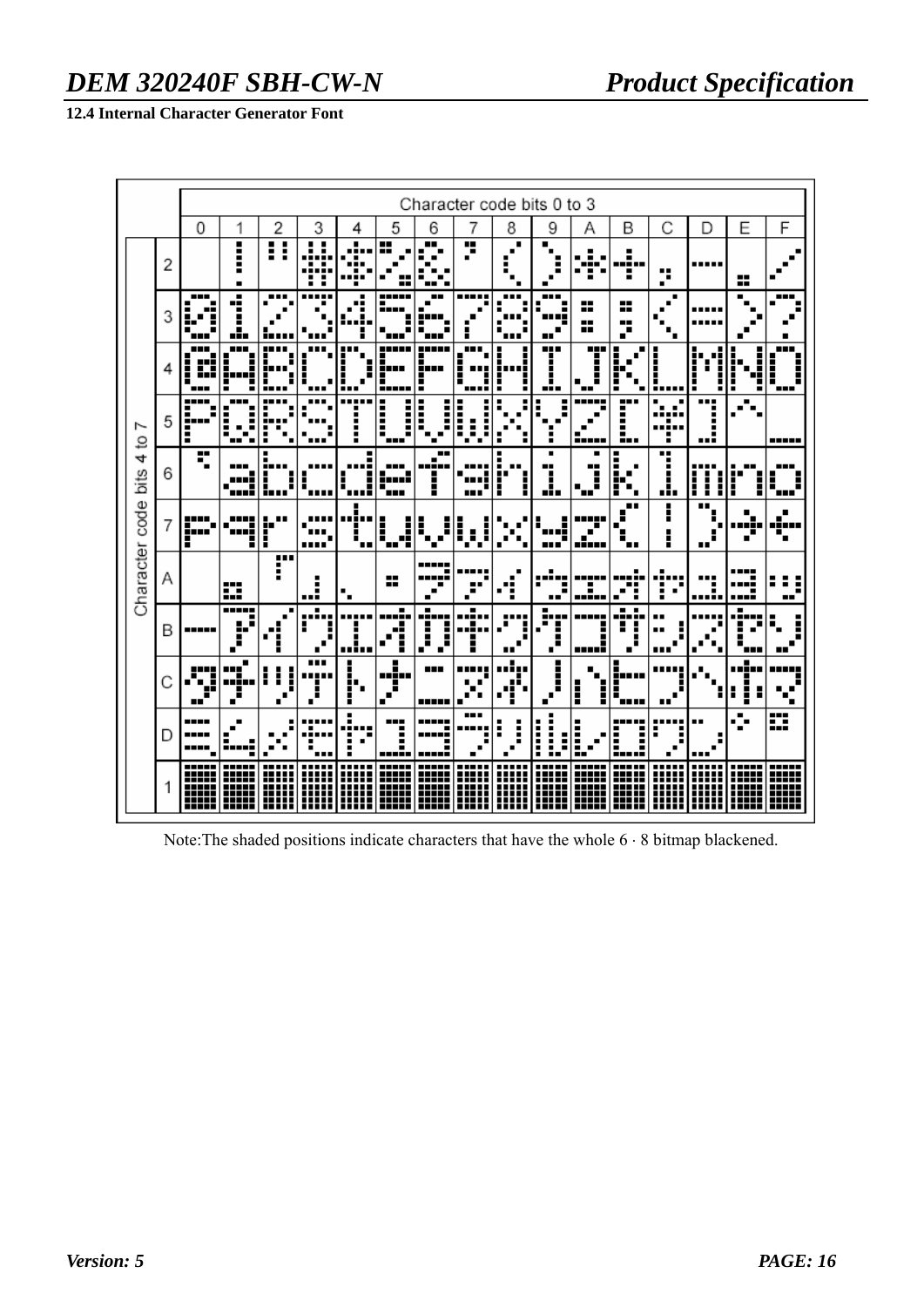#### **13. MICROPROCESSOR INTERFACE**

#### **13.1 System Bus Interface**

CNF[4:0], A[15:1], A0, D[7:0], RD#, WR#, AS and CS are used as control signals for the microprocessor data bus. A0 is normally connected to the lowest bit of the system address bus. CNF[4:2] change the operation of the RD# and WR# pins to enable interfacing to either a Generic (Z80), M6800, or MC68K family bus, and should be pulled-up or pulled down

#### **Generic**

The following table shows the signal states for each function.

Generic Interface Signals

| $\bf{A0}$ | RD# | WR# | <b>Function</b>                  |
|-----------|-----|-----|----------------------------------|
|           |     |     |                                  |
|           |     |     | Display data and cursor address  |
|           |     |     | read                             |
|           |     |     | Display data and parameter write |
|           |     |     | Command write                    |

#### **13.2 M6800 Series**

M6800 Series interface signals

| A0 R/W# | Function                               |
|---------|----------------------------------------|
|         | 1 Display data and cursor address read |
|         | Display data and parameter write       |
|         | Command write                          |

#### **13.3 MC68K Series**

MC68K series interface signals

| A0 RD/WR#LDS# | Function                             |
|---------------|--------------------------------------|
|               | Display data and cursor address read |
|               | Display data and parameter write     |
|               | Command write                        |